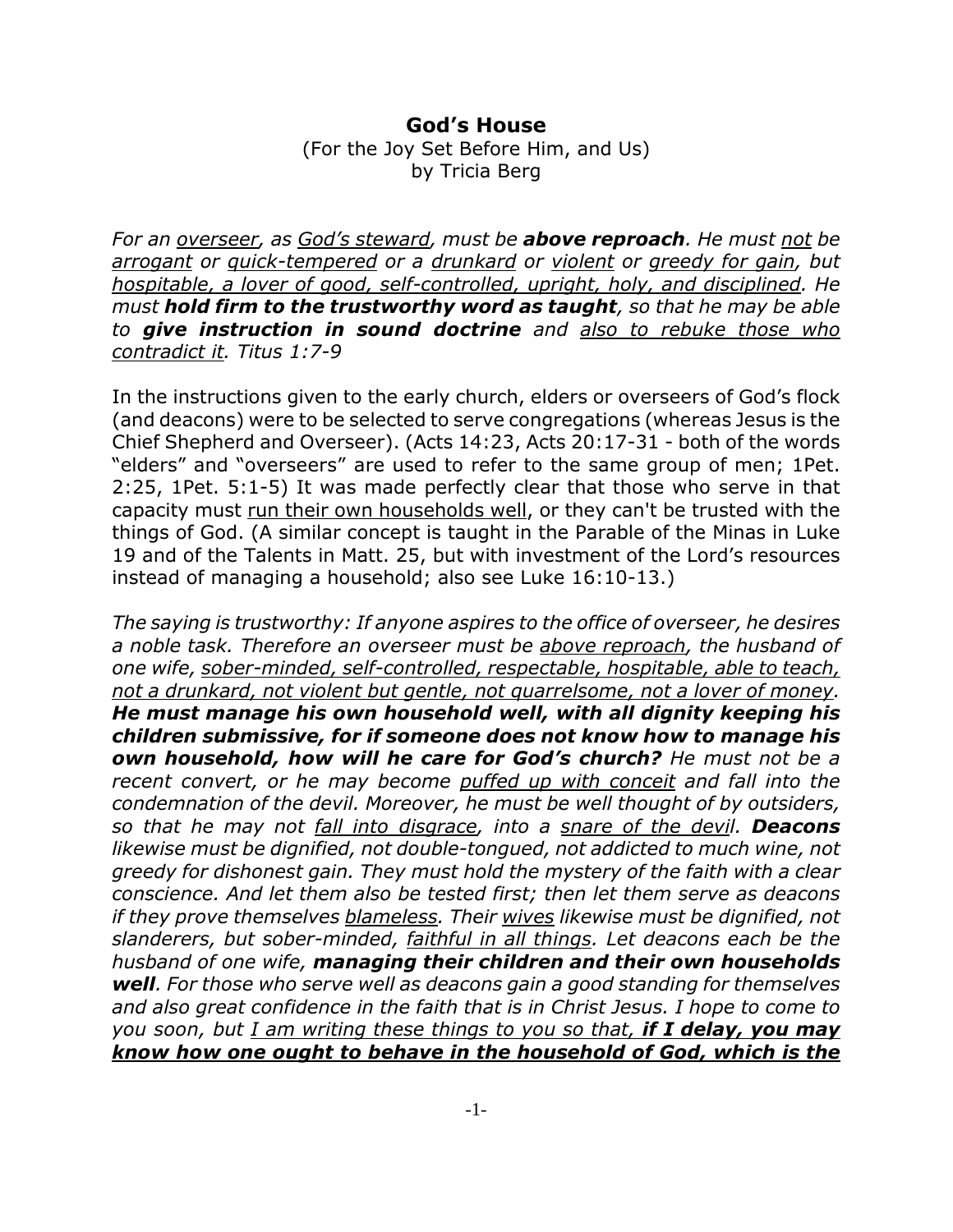*church of the living God, a pillar and buttress of the truth. Great indeed, we confess, is the mystery of godliness: He was manifested in the flesh, vindicated by the Spirit, seen by angels, proclaimed among the nations, believed on in the world, taken up in glory. 1 Timothy 3:1-16* (Also see Rev. 3:12, Rom. 8:18-19)

## *Moreover, it is required of stewards that they be found faithful. 1 Corinthians 4:2*

Those are the standards set for the church, which is the Body of Christ, over which Jesus is the Head. (Eph. 1:22-23) Does anyone actually think that Jesus, ruler of His Father's household AND high priest in the order of Melchizedek (of which we are a royal priesthood - 2Pet. 2:9-10, Rev. 1:6, Rev. 5:10, Rev. 20:6), is going to permit disrespect and dishonor to run rampant in that household? (1Cor. 3:16-17) If so, think again. He didn't abduct us, and He doesn't hold us hostage—it's a PRIVILEGE to belong to His household, and there are "house rules." (Eph. 2:19-22, 1Tim. 3:15, Heb. 3:5-6, 1Pet. 4:17, Phil. 3:17-21, Gal. 6:10, 2Tim. 2:3-7, 1Cor. 9:24-27) If we choose to leave His house because we don't like His rules, He will allow it (but not until after His Spirit strives with the wayward soul, right up until they utterly renounce their faith in favor of sin, rebellion and love for this fallen world that is passing away - Eph. 4:30, 1Thess. 5:19-21, Rom. 8:26-27, Heb. 6:4-8, Heb. 10:26-31, Matt. 10:32-33, 2Tim. 2:12, 1John 2:15-17). It is one thing to be LOST and another thing to run away. (Luke 15:1-10) The father who welcomed back the prodigal son longed for Him and waited patiently for him to return—he didn't go chasing after him. (Luke 15:11-32, also see Luke 22:31-32.)

We have been warned not to let the deceitfulness of sin harden our hearts so that we fall away from God. (Heb. 3:12-14, 1 Cor. 10:1-13 - unbelief includes not only denying God exists, but also refusing to trust and obey Him.) If we belong to His household, but refuse to submit to discipline from Him when needed, there will be a cost. (Zeph. 2:3, Zeph. 3:11-13, 2Cor. 12:20-13:5, 1Pet. 5:6-11, 1Cor. 3:14-18, 1Cor. 11:32, 2Tim. 2:19-26, Heb. 13:4, 1Thess. 4:3-8, Gal. 5:21, Heb. 12:3-11, Rev. 3:19) If we ran the house the way we wanted to, that would be turning things around and making US God, wouldn't it. (Isa. 29:13-16)

Jesus endured suffering for the joy set before Him and we are to do the same, following in His steps. He told the disciples how to abide in Him (the Vine) and in His love, through obedience (and thus bear fruit for the Father's glory) so that His joy may be in them and their joy may be full. He said these things right before He told them the world would hate them as it hated Him. (John 15:11)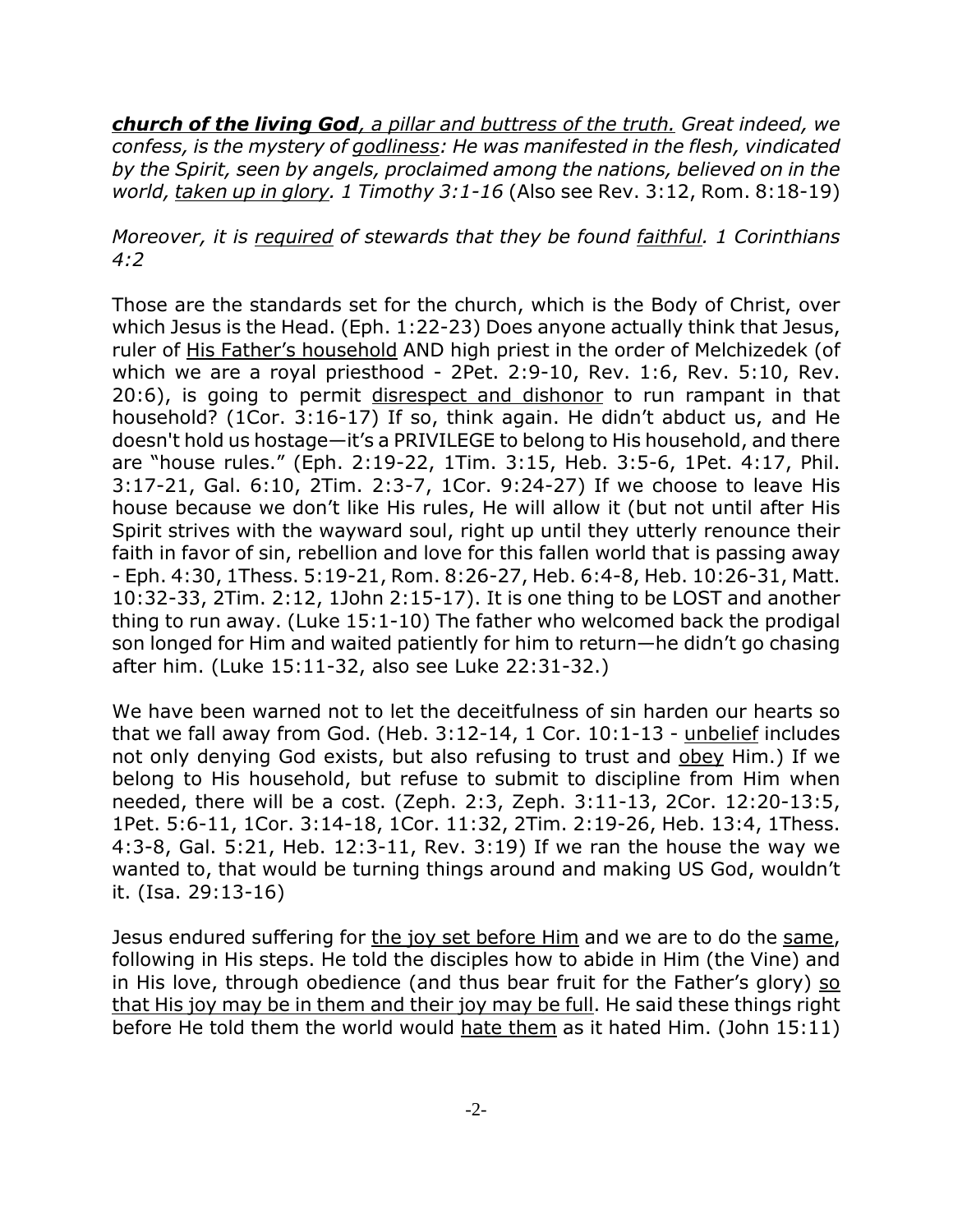*You are witnesses, and God also, how holy and righteous and blameless was our conduct toward you believers. For you know how, like a father with his children, we exhorted each one of you and encouraged you and charged you to walk in a manner worthy of God, who calls you into his own kingdom and glory. 1 Thessalonians 2:10-12*

*Therefore, holy brothers, you who share in a heavenly calling, consider Jesus, the apostle and high priest of our confession, who was faithful to him who appointed him, just as Moses also was faithful in all God's house. For Jesus has been counted worthy of more glory than Moses—as much more glory as the builder of a house has more honor than the house itself. (For every house is built by someone, but the builder of all things is God.) Now Moses was faithful in all God's house as a servant, to testify to the things that were to be spoken later, but Christ is faithful over God's house as a son. And we are his house if indeed we hold fast our confidence and our boasting in our hope. Therefore, as the Holy Spirit says, "Today, if you hear his voice, do not harden your hearts as in the rebellion, on the day of testing in the wilderness, where your fathers put me to the test and saw my works for forty years. Therefore I was provoked with that generation, and said, 'They always go astray in their heart; they have not known my ways.' As I swore in my wrath, 'They shall not enter my rest.'" Take care, brothers, lest there be in any of you an evil, unbelieving heart, leading you to fall away from the living God. But exhort one another every day, as long as it is called "today," that none of you may be hardened by the deceitfulness of sin. For we have come to share in Christ, if indeed we hold our original confidence firm to the end. As it is said, "Today, if you hear his voice, do not harden your hearts as in the rebellion." Hebrews 3:1-15*

Take a look at this Old Testament scene where Joshua the High Priest and some others are "signs" (symbolic) of the Branch (Jesus) and the church, over which Jesus is the Head:

*And the angel of the LORD solemnly assured Joshua, "Thus says the LORD of hosts: If you will walk in my ways and keep my charge, then you shall rule my house and have charge of my courts, and I will grant you to walk among those who are standing here. Hear now, O Joshua the high priest, you and your friends who sit before you, for they are men who are a sign: behold, I will bring my servant the Branch. For behold, on the stone that I have set before Joshua, on a single stone with seven eyes, I will engrave its inscription, declares the LORD of hosts, and I will remove the iniquity of this land in a single day. Zechariah 3:6-9* (Also see Rev. 2:17.)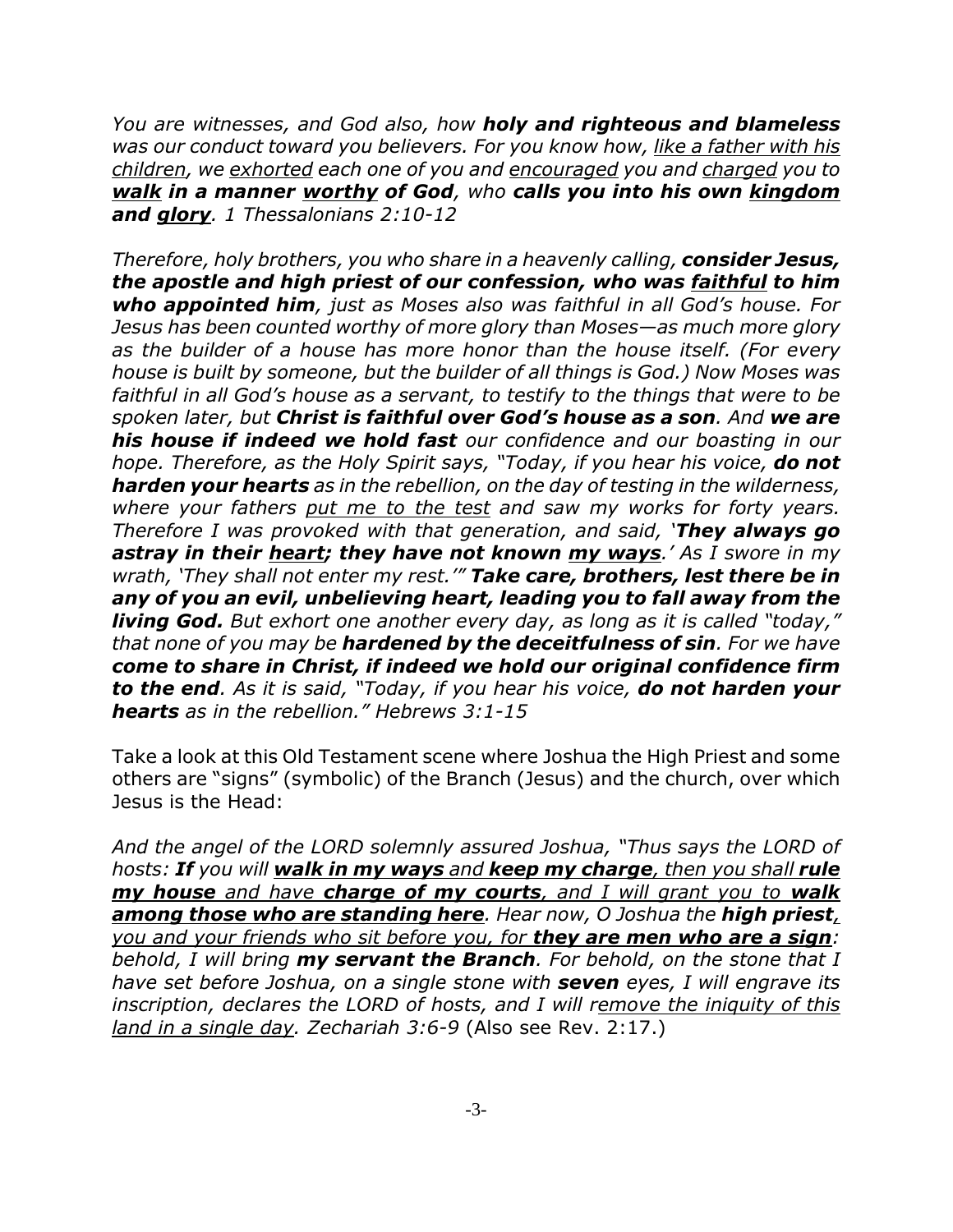*"As for the mystery of the seven stars that you saw in my right hand, and the seven golden lampstands, the seven stars are the angels of the seven churches, and the seven lampstands are the seven churches. To the angel of the church in Ephesus write: 'The words of him who holds the seven stars in his right hand, who walks among the seven golden lampstands." Revelation 1:20-2:1*

*So also Christ did not exalt himself to be made high priest, but was appointed by him who said to him, "You are my Son, today I have begotten you"; as he says also in another place, "You are a priest forever, after the order of Melchizedek." In the days of his flesh, Jesus offered up prayers and supplications, with loud cries and tears, to him who was able to save him from death, and he was heard because of his reverence. Although he was a son, he learned obedience through what he suffered. And being made perfect, he became the source of eternal salvation to all who obey him, being designated by God a high priest after the order of Melchizedek. Hebrews 5:5-10*

No one earns salvation, and yet, we are told to run a good race and fight the good fight. How is coming to faith either of those things? It's accepting a free gift and being born again, which we can do ONE time spiritually— just as are born once physically. (Eph. 2:8-10, John 3:3-8, Heb. 6:4-12) Everyone who believes has the right to become children of God (John 1:12-13). However, IF we want the "firstborn son" blessing and inheritance, then we need to overcome by following Jesus' example of faithfulness. (1Cor. 9:24-27, 2Tim. 2:3-7, Phil. 3:8-21) We begin to "run the race" referred to below when we believe. The "race" ends either when we die or Jesus returns for those who are His. (2Tim. 4:6-7) Either way, we can't go back and change the decisions we made during our life once we see with our eyes what was to have been pursued by faith. (Heb. 11) And we WILL care, so NOW is the time to make any changes needed in our walk with God if we want assurance of receiving all we hoped for and anticipated. (Heb. 6:9-12, Heb. 10:36, 1Pet. 1:6-9)

*Therefore, since we are surrounded by so great a cloud of witnesses, let us also lay aside every weight, and sin which clings so closely, and let us run with endurance the race that is set before us, looking to Jesus, the founder and perfecter of our faith, who for the joy that was set before him endured the cross, despising the shame, and is seated at the right hand of the throne of God. Consider him who endured from sinners such hostility against himself, so that you may not grow weary or fainthearted. In your struggle against sin you have not yet resisted to the point of shedding your blood. And have you forgotten the exhortation that addresses you as sons? "My son, do*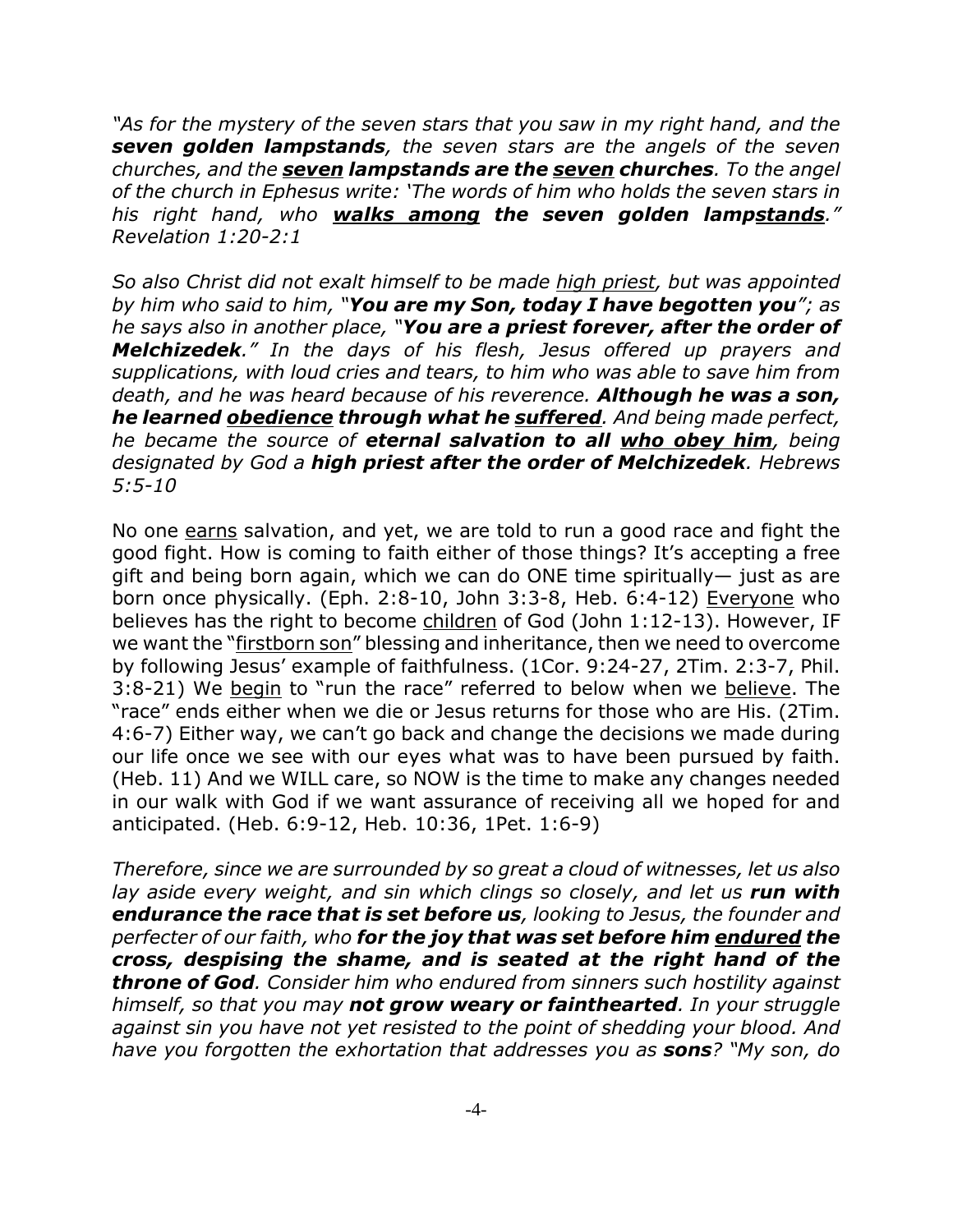*not regard lightly the discipline of the Lord, nor be weary when reproved by him. For the Lord disciplines the one he loves, and chastises every son whom he receives." It is for discipline that you have to endure. God is treating you as sons. For what son is there whom his father does not discipline? If you are left without discipline, in which all have participated, then you are illegitimate children and not sons. Besides this, we have had earthly fathers who disciplined us and we respected them. Shall we not much more be subject to the Father of spirits and live? For they disciplined us for a short time as it seemed best to them, but he disciplines us for our good, that we may share his holiness. For the moment all discipline seems painful rather than pleasant, but later it yields the peaceful fruit of righteousness to those who have been trained by it. Therefore lift your drooping hands and strengthen your weak knees, and make straight paths for your feet, so that what is lame may not be put out of joint but rather be healed. Strive for peace with everyone, and for the holiness without which no one will see the Lord. See to it that no one fails to obtain the grace of God; that no "root of bitterness" springs up and causes trouble, and by it many become defiled; that no one is sexually immoral or unholy like Esau, who sold his birthright for a single meal. For you know that afterward, when he desired to inherit the blessing, he was rejected, for he found no chance to repent, though he sought it with tears. Hebrews 12:1-17*

Notice that the following OT passage is quoted above, tying it in with the return of Christ:

*Strengthen the weak hands, and make firm the feeble knees. Say to those who have an anxious heart, "Be strong; fear not! Behold, your God will come with vengeance, with the recompense of God. He will come and save you. Isaiah 35:3-4*

And the above passage is quoted in Revelation, which was written to the churches—these warnings are for us to pay attention to.

*"Behold, I am coming soon, bringing my recompense with me, to repay each one for what he has done." Revelation 22:12*

*For the word of God is living and active, sharper than any two-edged sword, piercing to the division of soul and of spirit, of joints and of marrow, and discerning the thoughts and intentions of the heart. And no creature is hidden from his sight, but all are naked and exposed to the eyes of him to whom we must give account. Hebrews 4:12-13* (Also Rev. 11:18)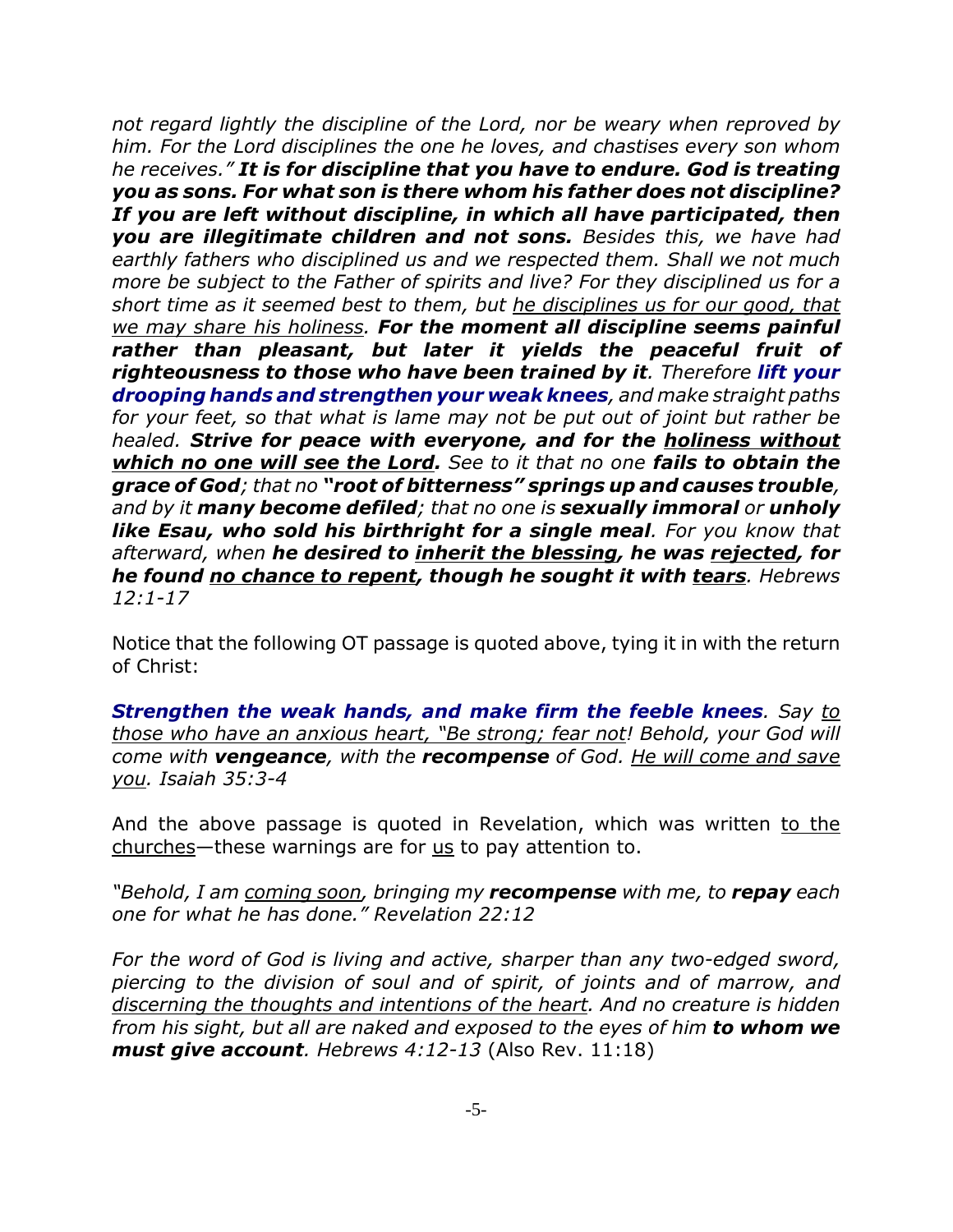God IS love, but He also hates sin, including the sin of rebellion against Him as Creator and Lord of ALL. He will not let those who war against Him and His saints (believers) go unpunished. (Num. 14:18, Jer. 30:11, Jer. 49:12, Rev. 6:15-17, Rev. 17:13-14, Rev. 19:17-21, Jude 1:14-15) There is forgiveness available for ALL of our sins, but we have to humble ourselves and admit we're not God—we're sinners, and we need a Savior (and there is ONE, Jesus). (Acts 4:11-12, John 14:6, John 3:35-36, 1John 2:23, Rom. 3:23, Rom. 6:23) Whoever denies the existence of God or denies Jesus as His Son and our Lord, who died for our sins and rose again, WILL perish. (Heb. 11:6, Isa. 43:9-13, Isa. 45:21-25, Deu. 32:43, Nah. 1:2-9, Luke 19:27, Matt. 10:32-33, Luke 12:8-10, Rev. 11:18, Rev. 16:4-7, Rev. 18:24, Heb. 10:26-30, Heb. 12:25-29, 1Pet. 4:17-18, 2Pet. 3:10-14, Rom. 1:18-20)

*Why do the nations rage and the peoples plot in vain? The kings of the earth set themselves, and the rulers take counsel together, against the LORD and against his Anointed, saying, "Let us burst their bonds apart and cast away their cords from us." He who sits in the heavens laughs; the Lord holds them in derision. Then he will speak to them in his wrath, and terrify them in his fury, saying, "As for me, I have set my King on Zion, my holy hill." I will tell of the decree: The LORD said to me, "You are my Son; today I have begotten you. Ask of me, and I will make the nations your heritage, and the ends of the earth your possession. You shall break them with a rod of iron and dash them in pieces like a potter's vessel." Now therefore, O kings, be wise; be warned, O rulers of the earth. Serve the LORD with fear, and rejoice with trembling. Kiss the Son, lest he be angry, and you perish in the way, for his wrath is quickly kindled. Blessed are all who take refuge in him. Psalm 2:1-12* (Also see 1John 4:18 for reassurance that those who truly believe in their hearts, and therefore love and obey Jesus, have nothing to fear.)

There is a beautiful foreshadow of Jesus having charge over His Father's house when Joseph (representing Jesus—both betrayed and forsaken by their brothers) was given rule over Egypt by Pharaoh, representing God the Father. (Gen. 41:40-46, but the whole account is given in Gen. 37-50; age 30 - Luke 3:23, 2Sam. 5:4-5)

Jesus is established as High Priest forever in the order of Melchizedek, "King of Righteousness," also King of Peace, since Melchizedek in Genesis was the King of Salem. Solomon's prosperous and peaceful kingdom was a foreshadow of Jesus' millennial kingdom. (1Kings 1:32-35, Heb. 5:5-10; Salem and Solomon both mean "peace.") It seems like more than a coincidence to me that the sons of Zadok (also meaning "righteousness") are the only priests allowed to come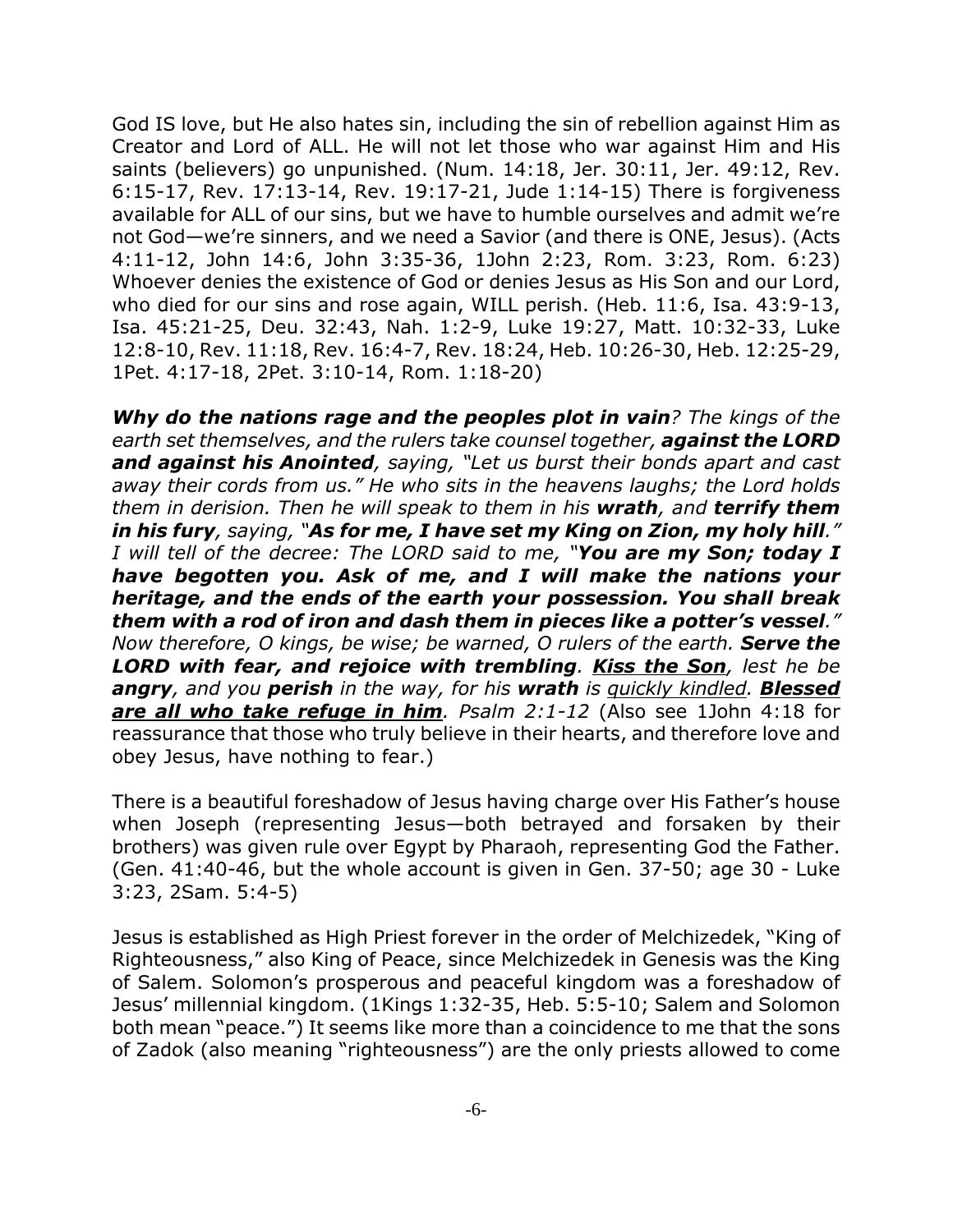near to minister to the Lord in the temple described in Ezekiel (which has yet to be built). (Ezek. 40:45-57, Ezek. 44:15-17, Ezek. 48:11-12)

We can learn more about Zadok and his sons in 2 Samuel 15. King David had to flee for his life up to the Mount of Olives due to his son Absalom trying to seize his crown. Many people in David's kingdom were deceived by Absalom, but the priest Zadok and his sons followed him and were loyal to him. These days, the "ruler" or "god" of this world has deceived a great many people (including too many of those who profess to belong to God's household) into going along with him as he rebels against his Creator (in a somewhat similar manner to Absalom rebelling against David). (2Cor. 4:3-4, John 14:30-31, 2Cor. 11:13-15) Who are we going to give our allegiance to?

We know that genuine believers in this mystery age of the Church are the temple of God. (Eph. 5:32, Col. 1:26-28, Eph. 2:11-22, 1Cor. 3:16, 1Cor. 6:19, 2Cor. 6:16, 1Pet. 2:4-5, John 14:15-24) Perhaps when John is told in the following passage to "measure the temple and those who worship there," these are the same people who are at that time dwelling in heaven and being cursed by the beast? (Forty-two months is the amount of time that the beast has power over the saints on earth—also referred to as an "hour" in Rev. 17:12.) Great promises have been made to all who overcome (Rev. 2-3, Rev. 21:7 including the one to Philadelphia of being kept out of the hour of trial—whereas Smyrna was also faithful and severely persecuted, but required to be faithful unto death in order to receive their crown of life). (Rev. 2:8-10, Rev. 3:7-13, John 12:25-26) Another promise to Philadelphia is to never leave the temple.

*Then I was given a measuring rod like a staff, and I was told, "Rise and measure the temple of God and the altar and those who worship there, but do not measure the court outside the temple; leave that out, for it is given over to the nations, and they will trample the holy city for forty-two months. Revelation 11:1-2*

*And I heard a loud voice in heaven, saying, "Now the salvation and the power and the kingdom of our God and the authority of his Christ have come, for the accuser of our brothers has been thrown down, who accuses them day and night before our God. And they have conquered him by the blood of the Lamb and by the word of their testimony, for they loved not their lives even unto death. Therefore, rejoice, O heavens and you who dwell in them! But woe to you, O earth and sea, for the devil has come down to you in great wrath, because he knows that his time is short!" Revelation 12:10-12*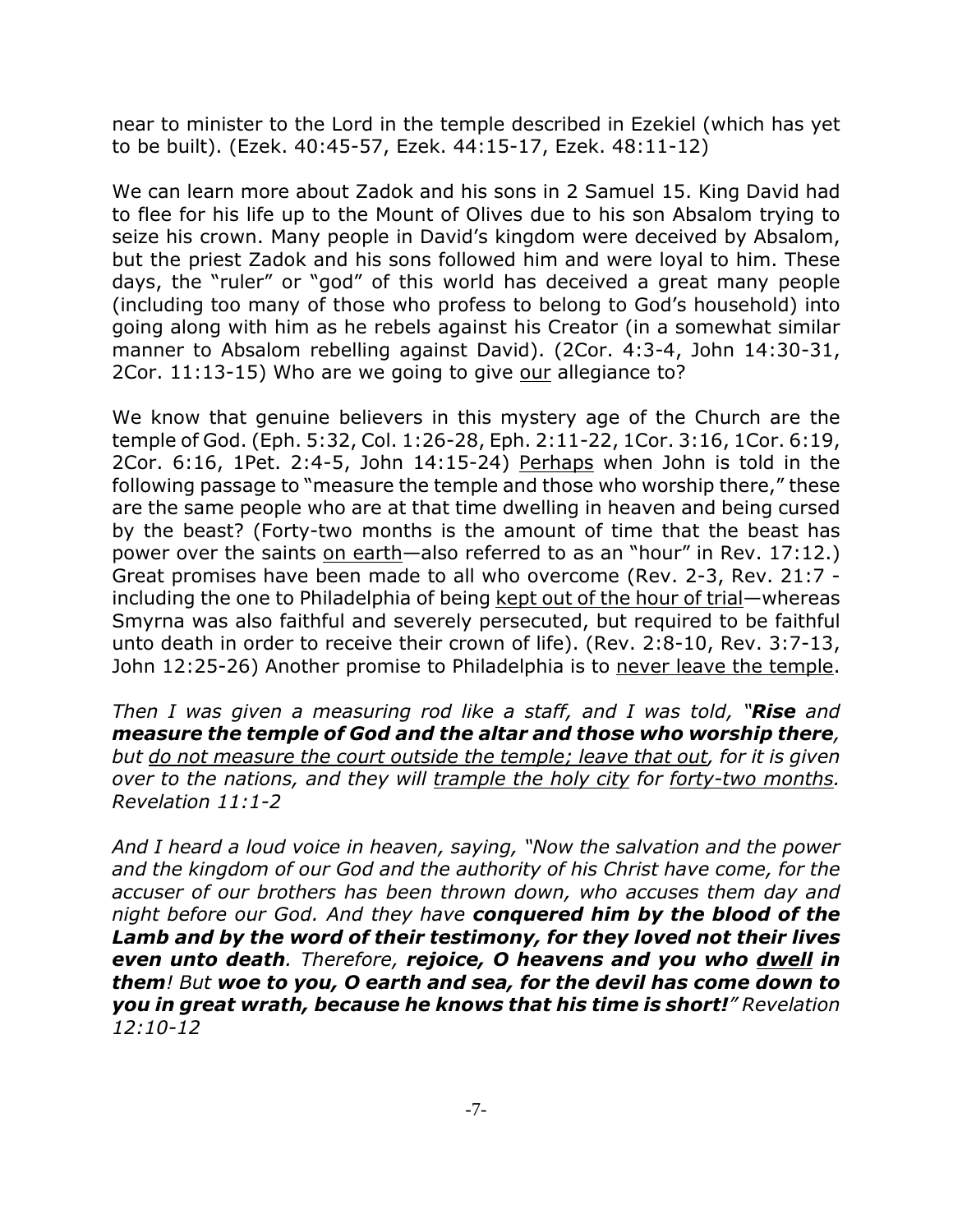*And the beast was given a mouth uttering haughty and blasphemous words, and it was allowed to exercise authority for forty-two months. It opened its mouth to utter blasphemies against God, blaspheming his name and his dwelling, that is, those who dwell in heaven. Revelation 13:5-6*

Jesus has provided those who are IN Him access to the Most Holy Place, which previously was reserved for the High Priest (which is now Himself). (Heb. 9) Those who have not been made spotless by His precious blood may not enter. (Heb. 10:19-31, Heb. 12:14, Eph. 5:25-27, Rev. 19:7-8) Anyone who delights in "rolling in the mud" in their robe of righteousness, which was clean when they received it, but they just don't care that it cost Jesus His LIFE to provide it, is taking the chance that they will be denied entry. (Heb. 10:26-39, Heb. 12:14-17, Rev. 21:8, Rev. 22:11) It's one thing to slip and "soil" one's garment, but another to willfully sin and refuse to repent and ask forgiveness, not even caring about being cleansed. (1John 1:3-10, 1John 3:3-10)

We have enough sense to know there's a difference between a child who fell into the mud and one who jumped in. We also have enough sense to see that someone whose clothes are full of mud is not "clean," and we need to give God enough credit that He can see when someone's white garment is filthy, just like the wicked heart inside of them. (Matt. 15:19, Rev. 3:4, Jude 1:23, 2Pet. 2:22, 2Pet. 1:9, Isa. 29:15, Psa. 94, Psa. 91:14-16, Psa. 50:14-23, Heb. 12:14, Jam. 1:27) There are only two things worse than being found by Jesus in a soiled garment (which is proof that someone loved the world and their old sinful self more than Him). (Matt. 10:37) One is to refuse to put it on, and the other is even worse yet—to put it on, but then take it off. (John 2:28-29, Rev. 3:17-19, Matt. 22:11-13, 2Pet. 2:18-21)

Jesus has gone to prepare a place for those who belong to Him so that we can see His glory and be with Him forever. (John 17:24, 1John 3:2, 1Thess. 4:17) We know the way to be ready to go when He comes to take us where He is (John 17:24, Matt. 25:1-13), because not only is HE the door (John 10:9), but He also set an example for us of how to walk the narrow road. (1John 2:1-6, Matt. 7:13-14, Luke 13:23-30) We will glory with Him IF we suffer with Him.

*"Let not your hearts be troubled. Believe in God; believe also in me. In my Father's house are many rooms. If it were not so, would I have told you that I go to prepare a place for you? And if I go and prepare a place for you, I will come again and will take you to myself, that where I am you may be also. And you know the way to where I am going." Thomas said to him, "Lord, we do not know where you are going. How can we know the way?" Jesus said to him, "I am the way, and the truth, and the life. No one*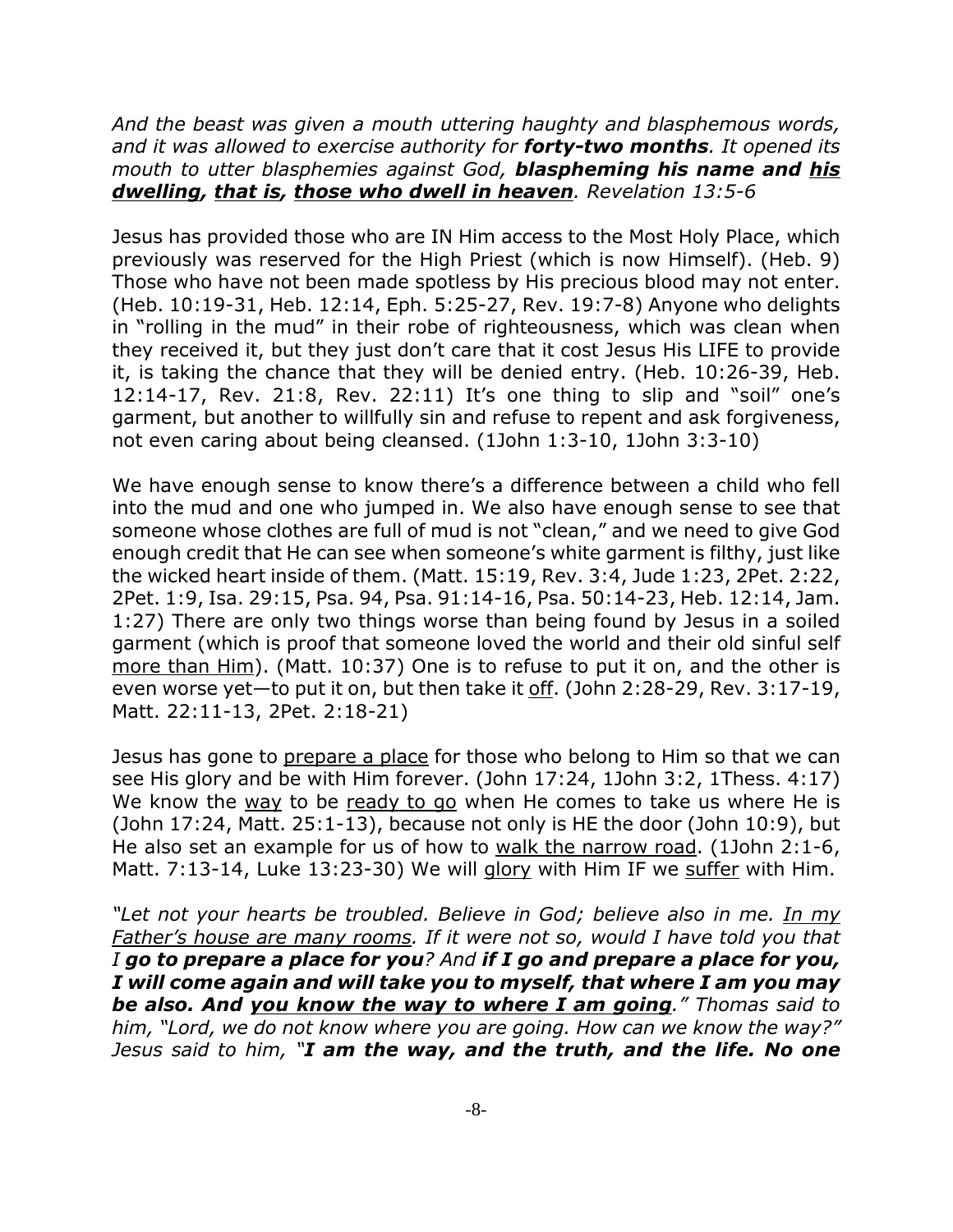*comes to the Father except through me. If you had known me, you would have known my Father also. From now on you do know him and have seen him." Philip said to him, "Lord, show us the Father, and it is enough for us." Jesus said to him, "Have I been with you so long, and you still do not know me, Philip? Whoever has seen me has seen the Father. How can you say, 'Show us the Father'? Do you not believe that I am in the Father and the Father is in me? The words that I say to you I do not speak on my own authority, but the Father who dwells in me does his works. Believe me that I am in the Father and the Father is in me, or else believe on account of the works themselves. Truly, truly, I say to you, whoever believes in me will also do the works that I do; and greater works than these will he do, because I am going to the Father. Whatever you ask in my name, this I will do, that the Father may be glorified in the Son. If you ask me anything in my name, I will do it. If you love me, you will keep my commandments. And I will ask the Father, and he will give you another Helper, to be with you forever, even the Spirit of truth, whom the world cannot receive, because it neither sees him nor knows him. You know him, for he dwells with you and will be in you. I will not leave you as orphans; I will come to you. Yet a little while and the world will see me no more, but you will see me. Because I live, you also will live. In that day you will know that I am in my Father, and you in me, and I in you. Whoever has my commandments and keeps them, he it is who loves me. And he who loves me will be loved by my Father, and I will love him and manifest myself to him." Judas (not Iscariot) said to him, "Lord, how is it that you will manifest yourself to us, and not to the world?" Jesus answered him, "If anyone loves me, he will keep my word, and my Father will love him, and we will come to him and make our home with him. Whoever does not love me does not keep my words. And the word that you hear is not mine but the Father's who sent me. These things I have spoken to you while I am still with you. But the Helper, the Holy Spirit, whom the Father will send in my name, he will teach you all things and bring to your remembrance all that I have said to you." John 14:1-26*

*And calling the crowd to him with his disciples, he said to them, "If anyone would come after me, let him deny himself and take up his cross and follow me. For whoever would save his life will lose it, but whoever loses his life for my sake and the gospel's will save it. For what does it profit a man to gain the whole world and forfeit his soul? For what can a man give in return for his soul? For whoever is ashamed of me and of my words in this adulterous and sinful generation, of him will the Son of Man also be ashamed when he comes in the glory of his Father with the holy angels." Mark 8:34-38*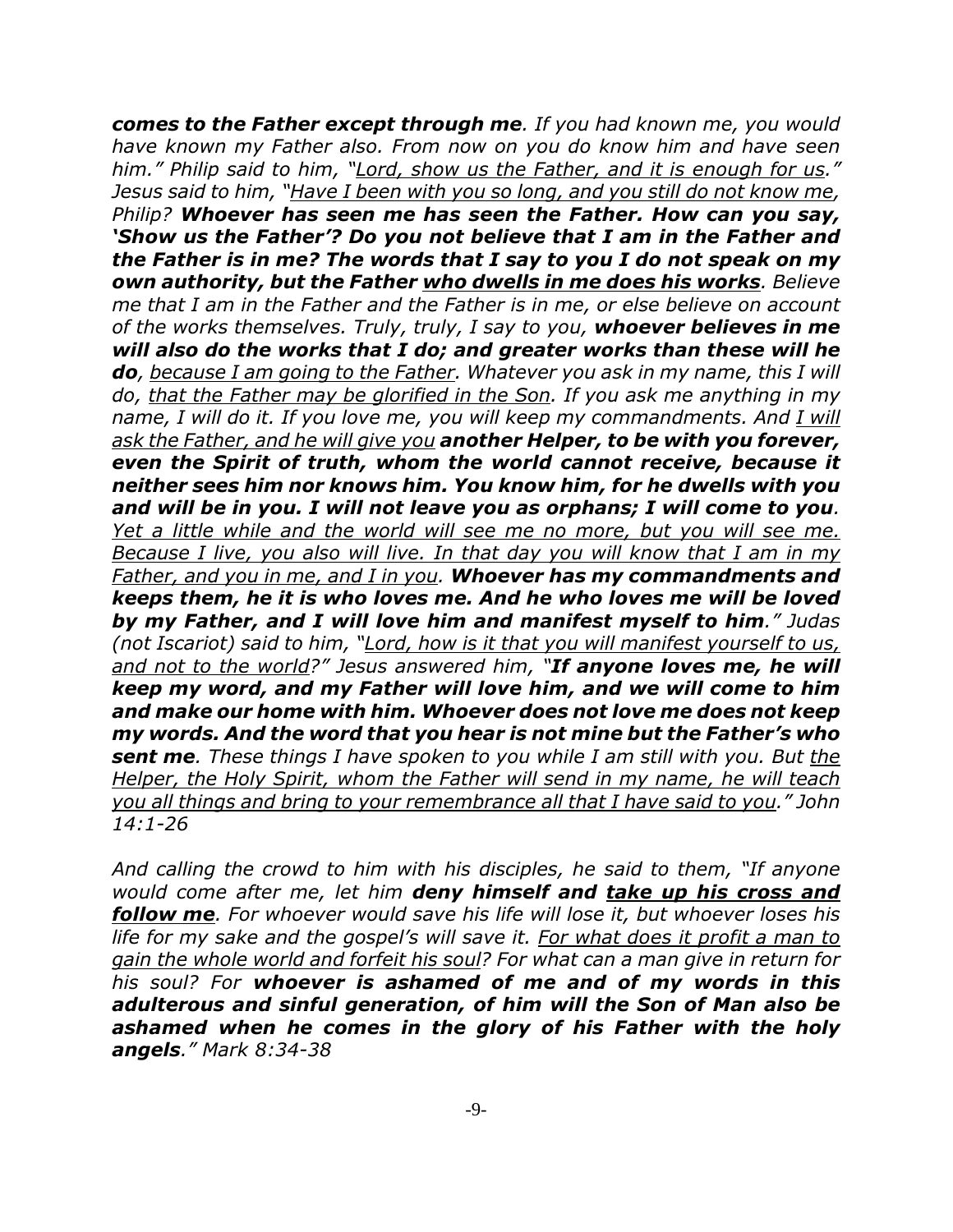*And as they led him away, they seized one Simon of Cyrene, who was coming in from the country, and laid on him the cross, to carry it behind Jesus. Luke 23:26*

*So Jesus also suffered outside the gate in order to sanctify the people through his own blood. Therefore let us go to him outside the camp and bear the reproach he endured. For here we have no lasting city, but we seek the city that is to come. Through him then let us continually offer up a sacrifice of praise to God, that is, the fruit of lips that acknowledge his name. Do not neglect to do good and to share what you have, for such sacrifices are pleasing to God. Hebrews 13:12-16*

*Count it all joy, my brothers, when you meet trials of various kinds, for you know that the testing of your faith produces steadfastness. And let steadfastness have its full effect, that you may be perfect and complete, lacking in nothing. James 1:2-4*

*For this is a gracious thing, when, mindful of God, one endures sorrows while suffering unjustly. For what credit is it if, when you sin and are beaten for it, you endure? But if when you do good and suffer for it you endure, this is a gracious thing in the sight of God. For to this you have been called, because Christ also suffered for you, leaving you an example, so that you might follow in his steps. He committed no sin, neither was deceit found in his mouth. When he was reviled, he did not revile in return; when he suffered, he did not threaten, but continued entrusting himself to him who judges justly. He himself bore our sins in his body on the tree, that we might die to sin and live to righteousness. By his wounds you have been healed. For you were straying like sheep, but have now returned to the Shepherd and Overseer of your souls. 1 Peter 2:19-25* (See also Romans 6.)

*For the mind that is set on the flesh is hostile to God, for it does not submit to God's law; indeed, it cannot. Those who are in the flesh cannot please God. You, however, are not in the flesh but in the Spirit, if in fact the Spirit of God dwells in you. Anyone who does not have the Spirit of Christ does not belong to him. But if Christ is in you, although the body is dead because of sin, the Spirit is life because of righteousness. If the Spirit of him who raised Jesus from the dead dwells in you, he who raised Christ Jesus from the dead will also give life to your mortal bodies through his Spirit who dwells in you. So then, brothers, we are debtors, not to the flesh, to live according to the flesh. For if you live according to the flesh you will die, but if by the Spirit you put to death the deeds of the body, you will live. For all who are led by the Spirit of God are sons of God. For you did not receive the spirit of slavery to fall*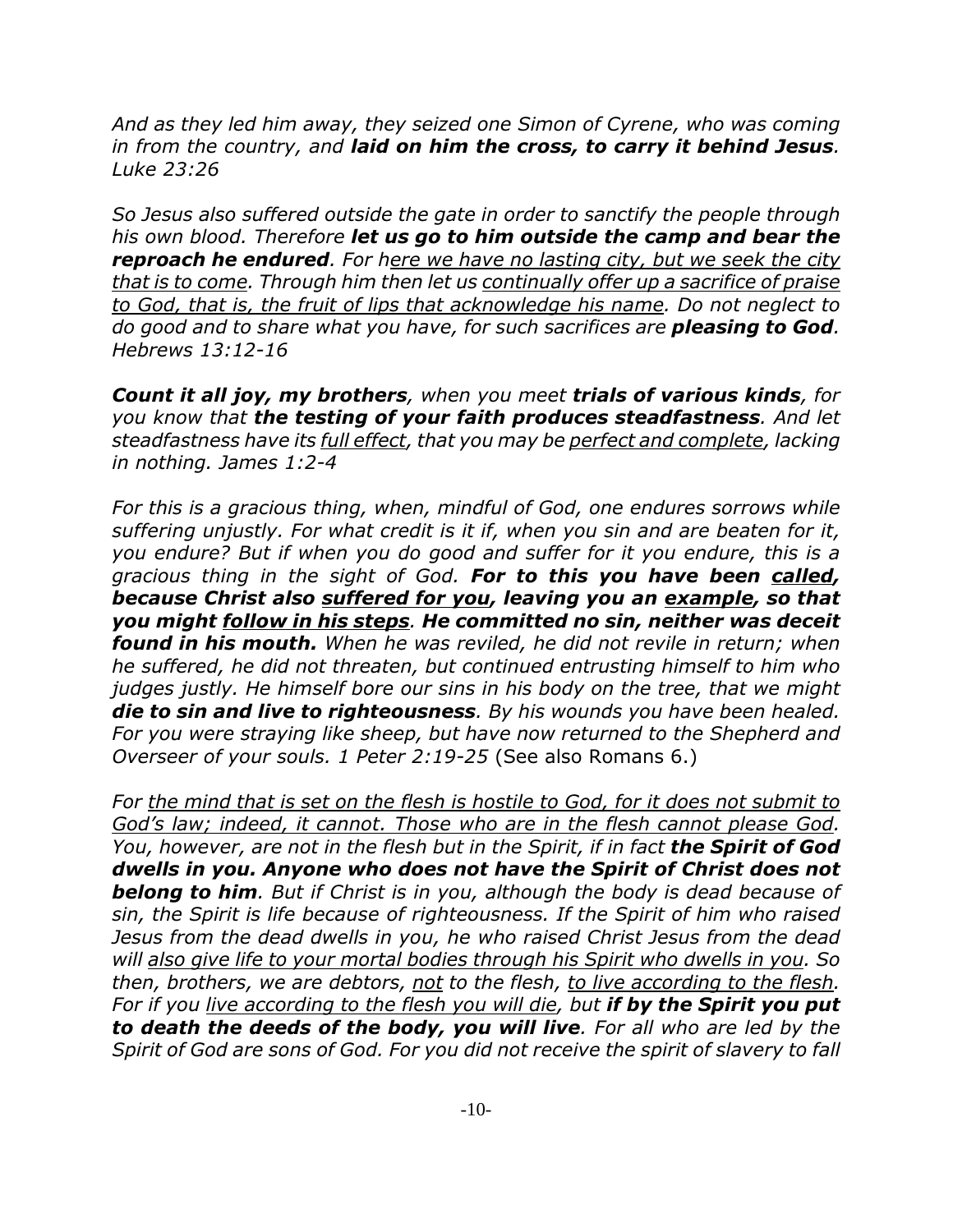*back into fear, but you have received the Spirit of adoption as sons, by whom we cry, "Abba! Father!" The Spirit himself bears witness with our spirit that we are children of God, and if children, then heirs—heirs of God and fellow heirs with Christ, provided we suffer with him in order that we may also be glorified with him. For I consider that the sufferings of this present time are not worth comparing with the glory that is to be revealed to us. For the creation waits with eager longing for the revealing of the sons of God. For the creation was subjected to futility, not willingly, but because of him who subjected it, in hope that the creation itself will be set free from its bondage to corruption and obtain the freedom of the glory of the children of God. For we know that the whole creation has been groaning together in the pains of childbirth until now. And not only the creation, but we ourselves, who have the firstfruits of the Spirit, groan inwardly as we wait eagerly for adoption as sons, the redemption of our bodies. Romans 8:7-23*

The description in the passage below of how we believers are to think and behave explains how we worship with our lives NOW. (Rom. 12:1-2) We're the church ALL of the time, not just when we gather together once a week. (Col. 1:18) The point in emphasizing these things repeatedly isn't to be "holier than thou," as though some of us are perfect and need to berate everyone else. The point is that we need to encourage one another to please God, not men. (Gal. 1:10) The time left until Jesus returns is a little shorter every day—it's possible that some will not have the luxury of time (many years) that those of us who are older had to figure things out and get our priorities straight. What pleases God is to put ALL of our trust in HIM, and we show it when we love, respect and obey Him.

*If then you have been raised with Christ, seek the things that are above, where Christ is, seated at the right hand of God. Set your minds on things that are above, not on things that are on earth. For you have died, and your life is hidden with Christ in God. When Christ who is your life appears, then you also will appear with him in glory. Put to death therefore what is earthly in you: sexual immorality, impurity, passion, evil desire, and covetousness, which is idolatry. On account of these the wrath of God is coming. In these you too once walked, when you were living in them. But now you must put them all away: anger, wrath, malice, slander, and obscene talk from your mouth. Do not lie to one another, seeing that you have put off the old self with its practices and have put on the new self, which is being renewed in knowledge after the image of its creator. Here there is not Greek and Jew, circumcised and uncircumcised, barbarian, Scythian, slave, free; but Christ is all, and in all. Put on then, as God's chosen ones, holy and beloved, compassionate hearts, kindness, humility, meekness, and patience,*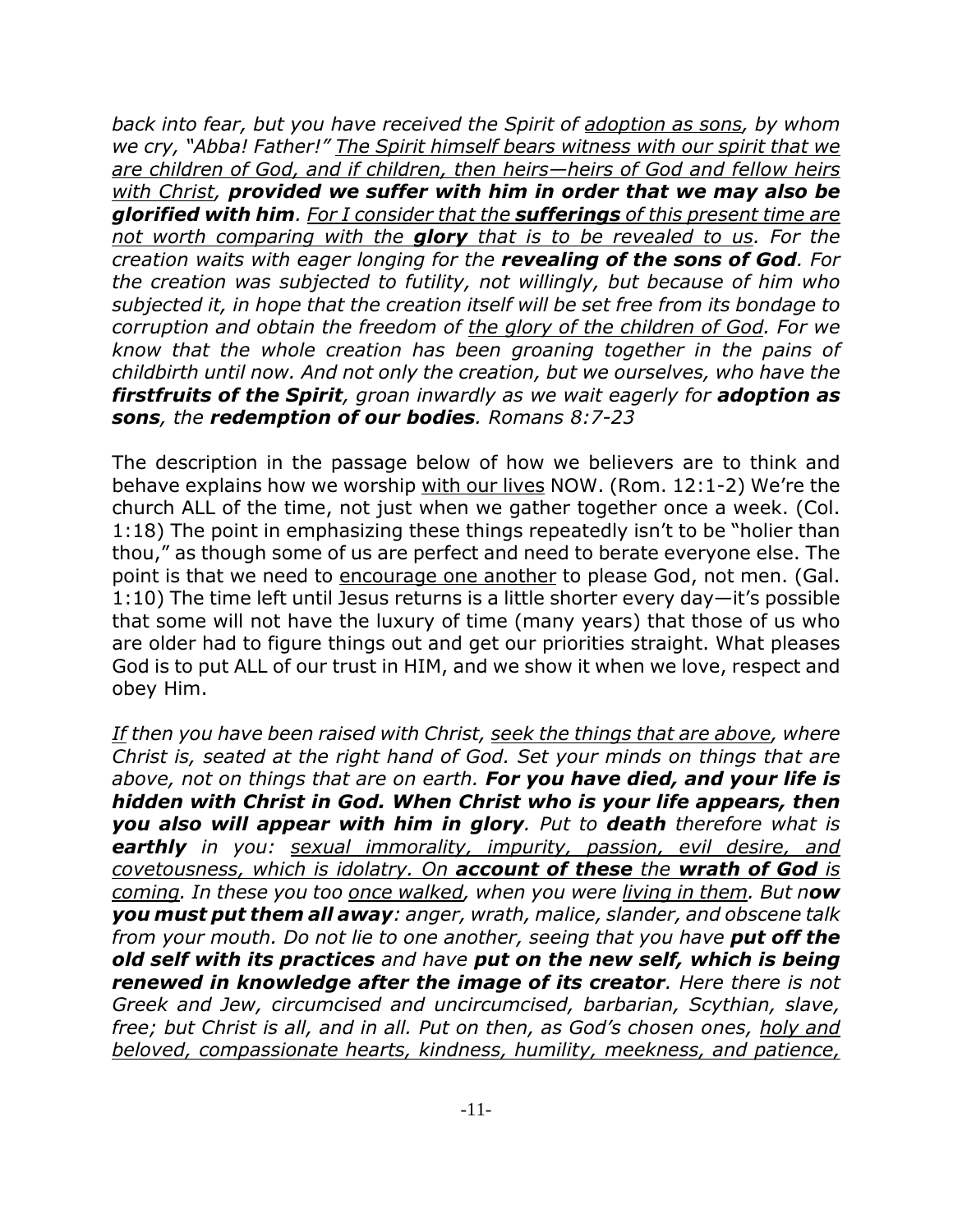*bearing with one another and, if one has a complaint against another, forgiving each other; as the Lord has forgiven you, so you also must forgive. And above all these put on love, which binds everything together in perfect harmony. And let the peace of Christ rule in your hearts, to which indeed you were called in one body. And be thankful. Let the word of Christ dwell in you richly, teaching and admonishing one another in all wisdom, singing psalms and hymns and spiritual songs, with thankfulness in your hearts to God. And whatever you do, in word or deed, do everything in the name of the Lord Jesus, giving thanks to God the Father through him. Wives, submit to your husbands, as is fitting in the Lord. Husbands, love your wives, and do not be harsh with them. Children, obey your parents in everything, for this pleases the Lord. Fathers, do not provoke your children, lest they become discouraged. Bondservants, obey in everything those who are your earthly masters, not by way of eye-service, as people-pleasers, but with sincerity of heart, fearing the Lord. Whatever you do, work heartily, as for the Lord and not for men, knowing that from the Lord you will receive the inheritance as your reward. You are serving the Lord Christ. For the wrongdoer will be paid back for the wrong he has done, and there is no partiality. Colossians 3:1-25*

*Thus says the LORD: "Heaven is my throne, and the earth is my footstool; what is the house that you would build for me, and what is the place of my rest? All these things my hand has made, and so all these things came to be, declares the LORD. But this is the one to whom I will look: he who is humble and contrite in spirit and trembles at my word. "He who slaughters an ox is like one who kills a man; he who sacrifices a lamb, like one who breaks a dog's neck; he who presents a grain offering, like one who offers pig's blood; he who makes a memorial offering of frankincense, like one who blesses an idol. These have chosen their own ways, and their soul delights in their abominations; I also will choose harsh treatment for them and bring their fears upon them, because when I called, no one answered, when I spoke, they did not listen; but they did what was evil in my eyes and chose that in which I did not delight." Hear the word of the LORD, you who tremble at his word: "Your brothers who hate you and cast you out for my name's sake have said, 'Let the LORD be glorified, that we may see your joy'; but it is they who shall be put to shame." The sound of an uproar from the city! A sound from the temple! The sound of the LORD, rendering recompense to his enemies! Isaiah 66:1-6*

Hopefully we all understand that the house of God is not a man-made building, but rather believers who are called out of the world and into the Body of Christ to be His dwelling place. (Rom. 12:5, 1Cor. 12:27, Col. 1:24, Eph. 3:6, Eph. 5:23, 29-30, John 14:17, Rom. 8:9, 2Tim. 1:14) The household of God includes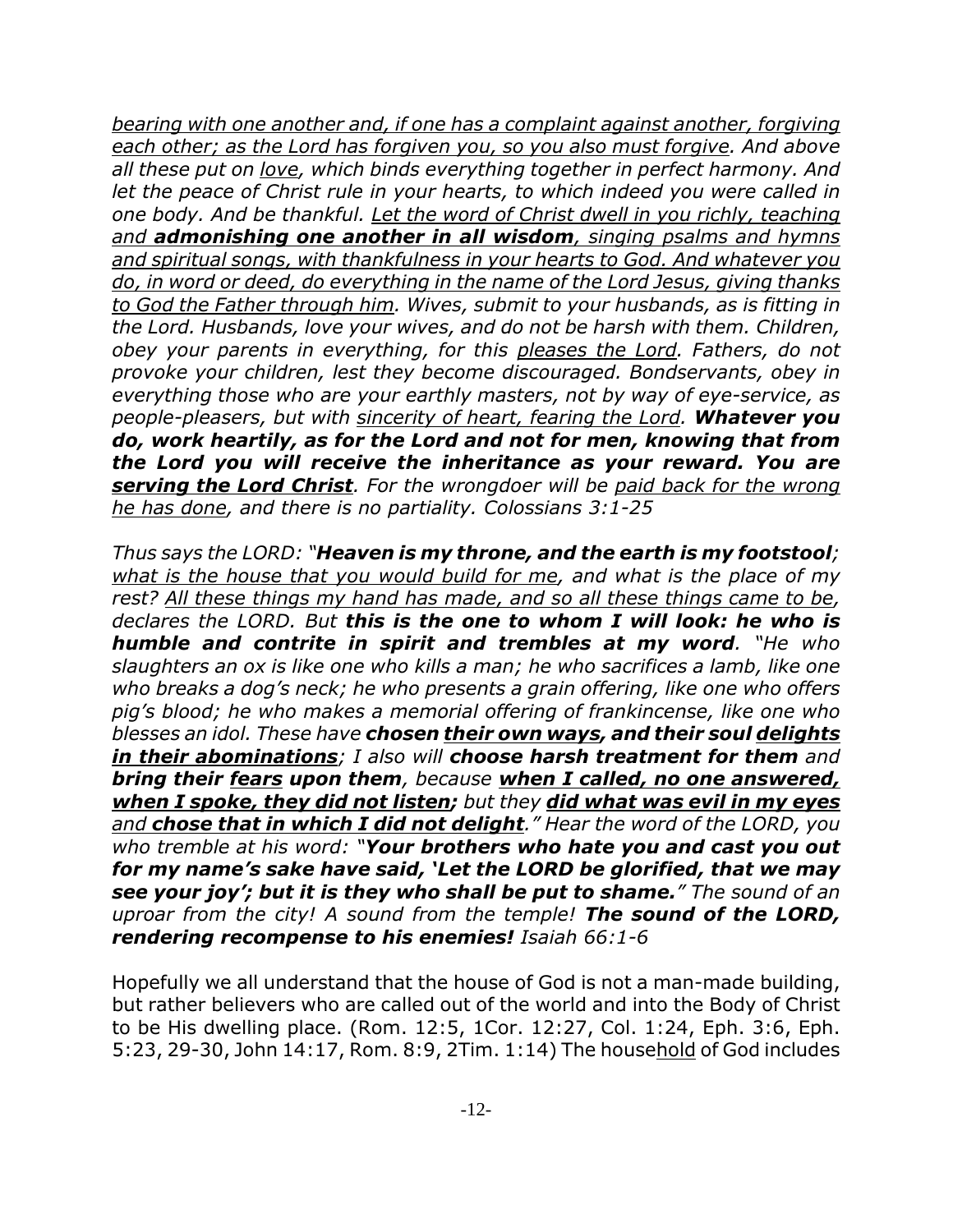the adopted sons and daughters whom Jesus has redeemed with His precious blood. (Rev. 5:9-10, 2Cor. 6:17-18, Rom. 8:14-19, 29) Instead of thinking that everyone who "goes to church" with us is a true child of God, whether or not their behavior ("fruit") shows that His Spirit dwells in them, we need to WISE up. (1Cor. 15:33-34, Eph. 5:3-21) We were warned in advance that deception would run rampant! We need to stay awake and on our guard against it.

IF we're His sheep, then we need to recognize the difference between His voice and the voice (and "fruits") of false teachers, who are "thieves" - "hirelings" - "shepherds feeding themselves on the flock"—and RUN away from them. They are trying to lead us on the broad path to destruction! (Jer. 23:21-22) We need to FOLLOW the Good Shepherd, not just hear His voice and then ignore it anyway! We need to care more about what God wants from us than what misguided people around us think we should do, and/or what they'll think of us if we don't go along with them. (1Pet. 4:1-5, 2Tim. 3:12-13, Eph. 4:17-32)

*"Truly, truly, I say to you, he who does not enter the sheepfold by the door but climbs in by another way, that man is a thief and a robber. But he who enters by the door is the shepherd of the sheep. To him the gatekeeper opens. The sheep hear his voice, and he calls his own sheep by name and leads them out. When he has brought out all his own, he goes before them, and the sheep follow him, for they know his voice. A stranger they will not follow, but they will flee from him, for they do not know the voice of strangers." This figure of speech Jesus used with them, but they did not understand what he was saying to them. So Jesus again said to them, "Truly, truly, I say to you, I am the door of the sheep. All who came before me are thieves and robbers, but the sheep did not listen to them. I am the door. If anyone enters by me, he will be saved and will go in and out and find pasture. The thief comes only to steal and kill and destroy. I came that they may have life and have it abundantly. I am the good shepherd. The good shepherd lays down his life for the sheep. He who is a hired hand and not a shepherd, who does not own the sheep, sees the wolf coming and leaves the sheep and flees, and the wolf snatches them and scatters them. He flees because he is a hired hand and cares nothing for the sheep. I am the good shepherd. I know my own and my own know me, just as the Father knows me and I know the Father; and I lay down my life for the sheep. And I have other sheep that are not of this fold. I must bring them also, and they will listen to my voice. So there will be one flock, one shepherd. For this reason the Father loves me, because I lay down my life that I may take it up again. No one takes it from me, but I lay it down of my own accord. I have authority to lay it down, and I have authority to take it up again. This charge I have received from my Father." John 10:1-18* (Also read all of Ezek. 34.)